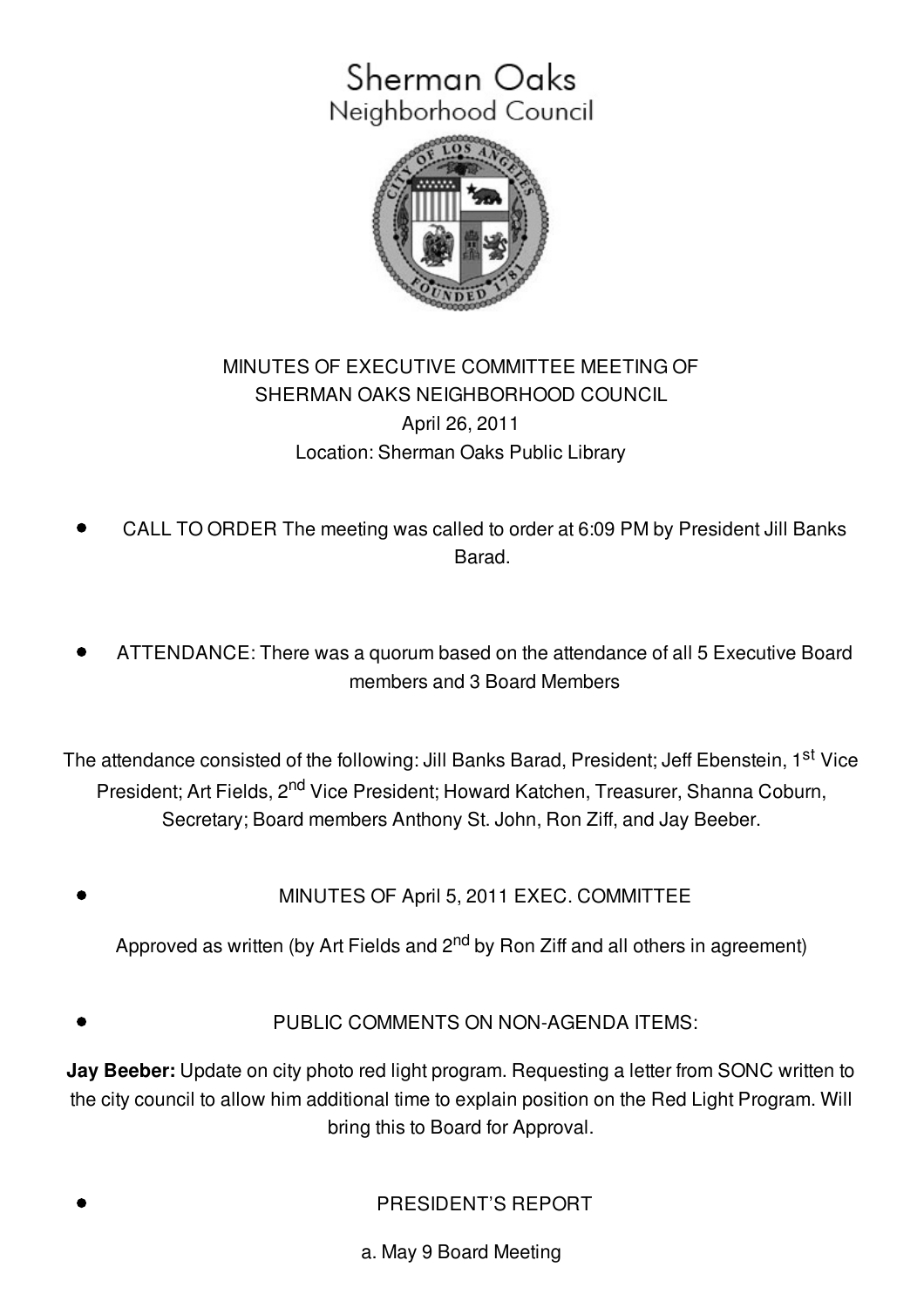Possible Speakers: Captain Paul Snell, LAPD or Amir Sedadi Interim GM for DOT, or Kirk Albanese Deputy Chief of Valley for LAPD

b.SONC compliance with request for Public Records Act: get all of prior year standing committee records to Jill.

> c. Committee Chairs posting of agendas and announcements of meetings (post on website and

> > community locations as required)

d. Neighborhood Council 10% reduction in funding 2011-2012 and no rollover funds

#### TREASURER'S REPORT/FINANCE COMMITTEE, Howard Katchen

\$16,549.17 in committed funds \$26,310.93 left in Budget Able to use p-card until June 15, 2011. Finance Committee Meeting Thursday 4/28 at Westfield Fashion Square

FIRST VP REPORT, Jeff Ebenstein

a. Possible Action Item: Maintenance of web-site

## **MOTION: Executive Committee authorizes 65 Design to administer and maintain SONC website and send email blasts in a timely manner on a month to month basis.**

Motion Given by Jeff Ebenstein; 2<sup>nd</sup> by Ron Ziff. All present in favor.

#### COMMITTEE REPORT'S

a. Outreach: Planning for " A Day in the Park" on May 29<sup>th</sup> b. Rules and Elections

1. Conformance of SONC Bylaws to new DONE format deadline 6/6/2011 2. Board Member attendance, pertaining to compliance with SONC Bylaws

### ANNOUNCEMENTS FROM THE EXECUTIVE COMMITTEE ON ITEMS WITHIN SONC'S **JURISDICTION**

a. Land Use Committee Updates:

-Union 76 on Van Nuys near Freeway wants to add a self serve car wash and beer/wine license. Will put on agenda for next Board Meeting.

-MPR: districts in the city want to modify parking requirements for apartment buildings to require less parking

-Venue for land use committee meeting